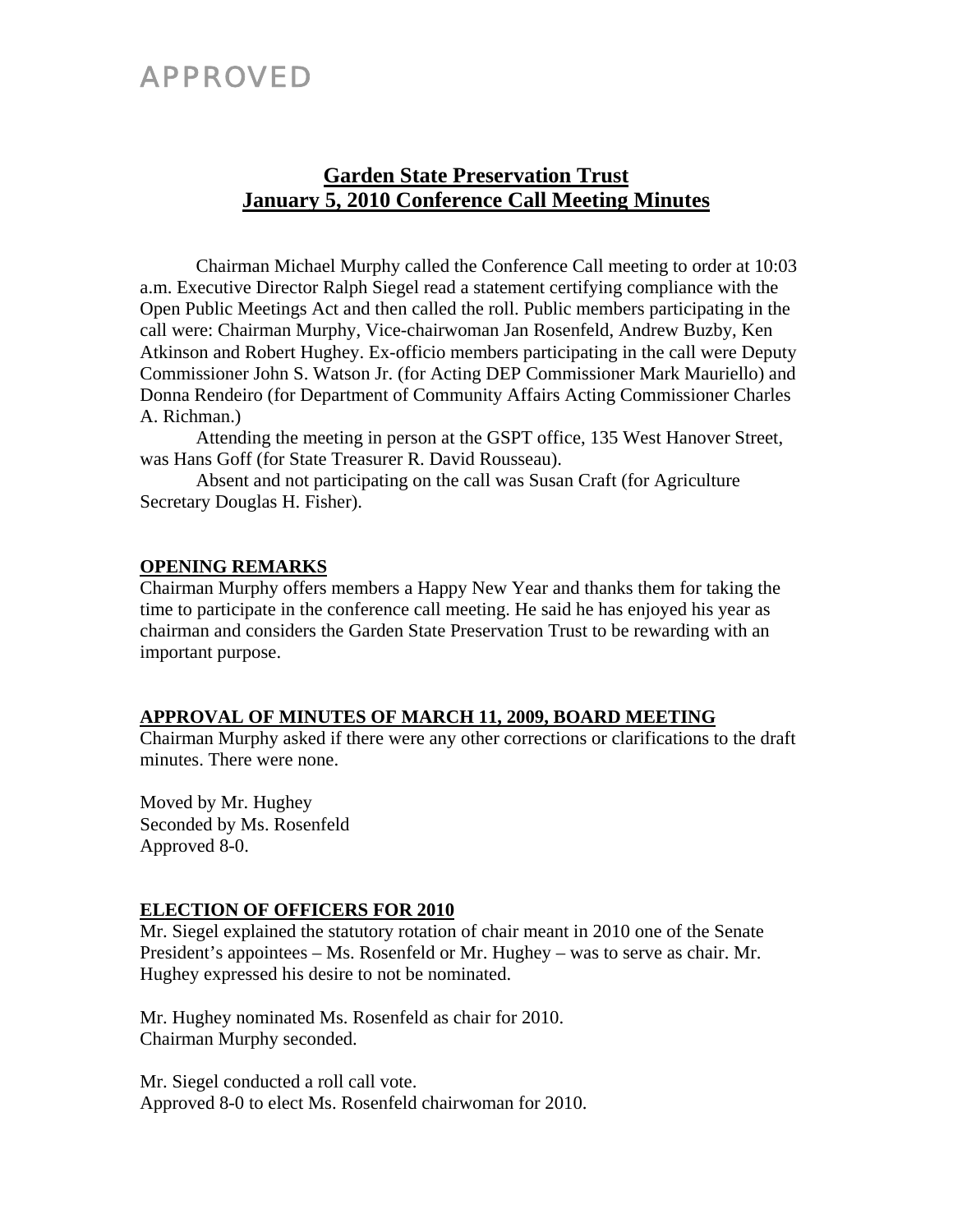Chairman Murphy asked for nominations for the position of vice chairman of the Garden State Preservation Trust for 2010. After some silence Chairman Murphy suggested he would be willing to serve in the post.

Mr. Hughey nominated Chairman Murphy as vice-chair for 2010. Mr. Watson seconded.

Mr. Siegel conducted a roll call vote. Approved 8-0 to elect Chairman Murphy as vice chairman for 2009.

Mr. Siegel explained the board could elect anyone to serve as Secretary and as Treasurer and could combine the positions. The statute does not require these posts to be held by a voting board member. He explained the posts have been combined since 2004 and that he has been elected to it each year since that time.

Ms. Rosenfeld nominated Mr. Siegel to the combined post of Secretary-Treasurer for 2010. Mr. Atkinson seconded.

Mr. Siegel conducted a roll call vote. Approved 8-0 to elect Mr. Siegel Secretary-Treasurer for 2010.

#### **EXECUTIVE DIRECTOR'S FISCAL REPORT**

 Mr. Siegel reviewed the status of the Garden State Historic Preservation Trust Fund. He said the balances at the end of the 2009 fiscal year, recording on June 30, 2009, showed a remaining capacity for appropriations of \$897,494.

 He said the \$1.28 million recommended by the Historic Trust for the HSM grants would come entirely from this fund. He said it was obvious the June 30 balance was insufficient to fund the grant recommendations, but he added there is an actual cash balance of \$27 million in the fund. This was money that has been mostly appropriated and committed but not yet spent. He said this massive balance accrues interest on a daily basis. He said these interest earnings for the 2010 fiscal year would increase the sum available for appropriation, and that the increase could be expected to be adequate to cover the full \$1.28 million. He said it was worth it to proceed with the grants.

 Mr. Siegel said the Garden State Historic Preservation Trust Fund had been used in past years to also cover the staff and administrative costs of the New Jersey Historic Trust but that this was not being done in 2010 and so this deduction would not affect these balances.

 Ms. Rosenfeld asked why the Historic Trust had made its plans according to the use of Garden State Historic Preservation Trust Fund as a source for these grants when the sum of unallocated funds appeared insufficient.

 Dorothy Guzzo, executive director of the New Jersey Historic Trust, said she had been assured the money necessary to funds these grants was already available and in the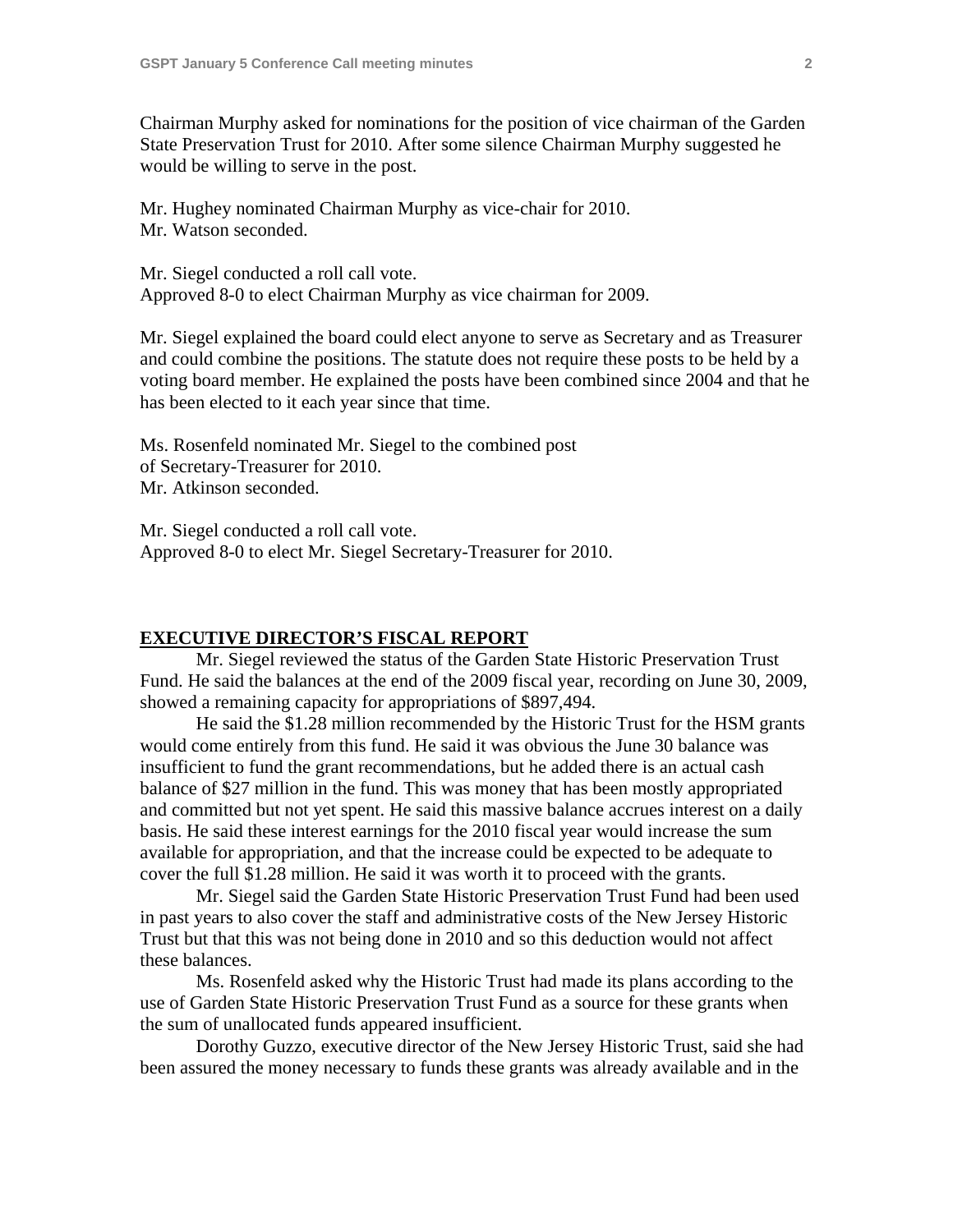fund now. She said the 38 grant recipients have been notified of their grant awards and were anxious to see the appropriations legislation proceed.

Mr. Siegel said his report was concluded and he recommended approval of the Resolution.

### **RESOLUTION #10-001 APPROVING NJ HISTORIC TRUST RECOMMENDATIONS FOR NJ HISTORIC TRUST HISTORIC SITE MANAGEMENT GRANTS FOR FY2010**

Moved by Mr. Hughey Seconded by Mr. Watson Approved 8-0.

Having been advised members had questions about certain proposed expenditures that might affect the deliberations on the office budget, Mr. Siegel suggested Resolution #10- 002 to consider the Fiscal year 2010 GSPT Office Budget be moved to a later point on the agenda. Chairman Murphy affirmed.

#### **RESOLUTION #10-003 APPROVED CONSULTING CONTRACT FOR CONSERVATION FINANCE ADVISOR**

Ms. Rosenfeld and Chairman Murphy both suggested delaying consideration of any contract until the new administration is in place to provide policies and guidance concerning such contracts. She said it would also be good to review the purpose of the GSPT financial adviser and the direction the adviser should be taking. She requested a report concerning past work with Installment Purchase Agreements, what work is to be done and what other tasks the GSPT requires of the financial advisor.

 Mr. Siegel offered to have a report prepared and circulated to the members. Ms. Rosenfeld said such a report would be useful. Ms. Rendeiro asked if delay would interfere with any project. Mr. Siegel said he knew of no such project and noted the contract actually expired in September.

 Mr. Hughey observed there was a problem with the contract last year. Mr. Siegel affirmed it had been delayed and reminded members the GSPT has had a contract with Evergreen Capital Advisers for more than seven years, but that the contract periods have in recent years been interrupted. Mr. Hughey asked it be clarified whether this can be a contract renewal or if it always needs to be a new contract with a new bid process.

Chairman Murphy asked for the resolution to be tabled. Ms. Rosenfeld seconded the motion and requested a report and memo concerning the finance adviser's activities and the continuing need for work on Installment Purchase Agreements.

Moved to table by Chairman Murphy. Seconded by Ms. Rosenfeld. **Approved 8-0 to table.**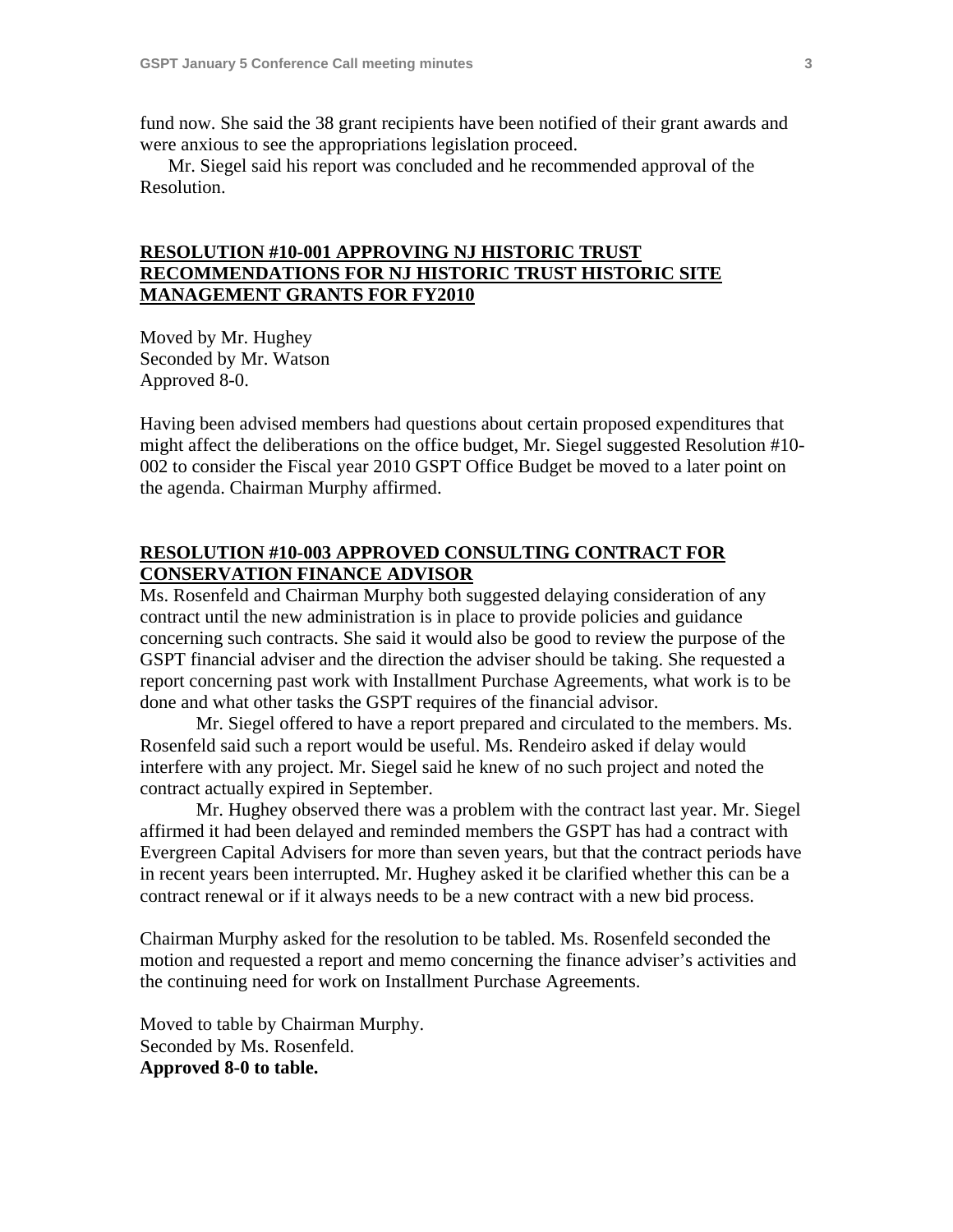#### **RESOLUTION #10-004 TO CONDUCT RESEARCH AND PUBLIC EDUCATION CONCERNING UNKNOWN CONSERVATION EASEMENTS**

Ms. Rosenfeld said she this project was necessary but she did not believe the GSPT was the correct agency to pursue it.

 Ms. Rendeiro asked if easements might affect values on land the GSPT is funding to preserve. Ms. Rosenfeld said many issues in the municipality can affect land values and GSPT cannot examine them all.

 Mr. Hughey said the Office of Green Acres should not be proposing lands for preservation until the easement history is known. He said this should be the work of a different state agency. He said the GSPT would have no authority to ensure easements are recognized or enforced, so he questioned the point of the project.

 Ms. Rendeiro asked if one outcome of the project might be the rejection of future projects with easement problems.

 Ms. Siegel addressed the points raised. He said there is no basis in law or policy linking grant approval to the status of other easements.

 However, Mr. Siegel said this was a poor fiscal policy. He said if the GSPT has invested millions of dollars in the preservation of acreage in a community, the enforcement of other easements protecting other acreage should become a GSPT concern. He said the point of the project was to determine what easements were being ignored.

 Ms. Hughey said it was a good idea but he had concerns about whether the GSPT was the proper agency to carry it out. Chairman Murphy reiterated his point and thought the proposal was premature.

No motion is made for approval. Item is skipped for lack of action.

#### **RESOLUTION #10-005 TO APPROVE CONTRACT FOR CONSERVATION EASEMENT RESEARCH**

Mr. Siegel requests the resolution be withdrawn in light of the inaction on Resolution #10-004. Chairman Murphy consents to withdrawal.

#### **RESOLUTION #10-002 RATIFYING AND APPROVING FISCAL YEAR 2010 GSPT OFFICE BUDGET**

Ms. Rosenfeld asked why GSP budget for approval totaled \$277,000 when the Legislature appropriated \$476,000. Mr. Siegel said the larger appropriation had not been requested. He said the inclusion of the larger sum in the Fiscal Year 2010 State Budget had been an oversight.

 Ms. Siegel said in past years the larger sum had been requested and appropriated annually so the GSPT had contingency funds available to employ consultants to execute land closings in the event of an emergency problem in the expenditure of bond proceeds. He said all tax-exempt bond proceeds have been expended and so the risk of such a problem no longer exists.

 Ms. Rosenfeld said she did not want the GSPT board to fund the fabrication of the "Preserved Farmland" signs. She said the State Agriculture Development Committee should fund the production of these signs. Mr. Watson agreed other preservation agencies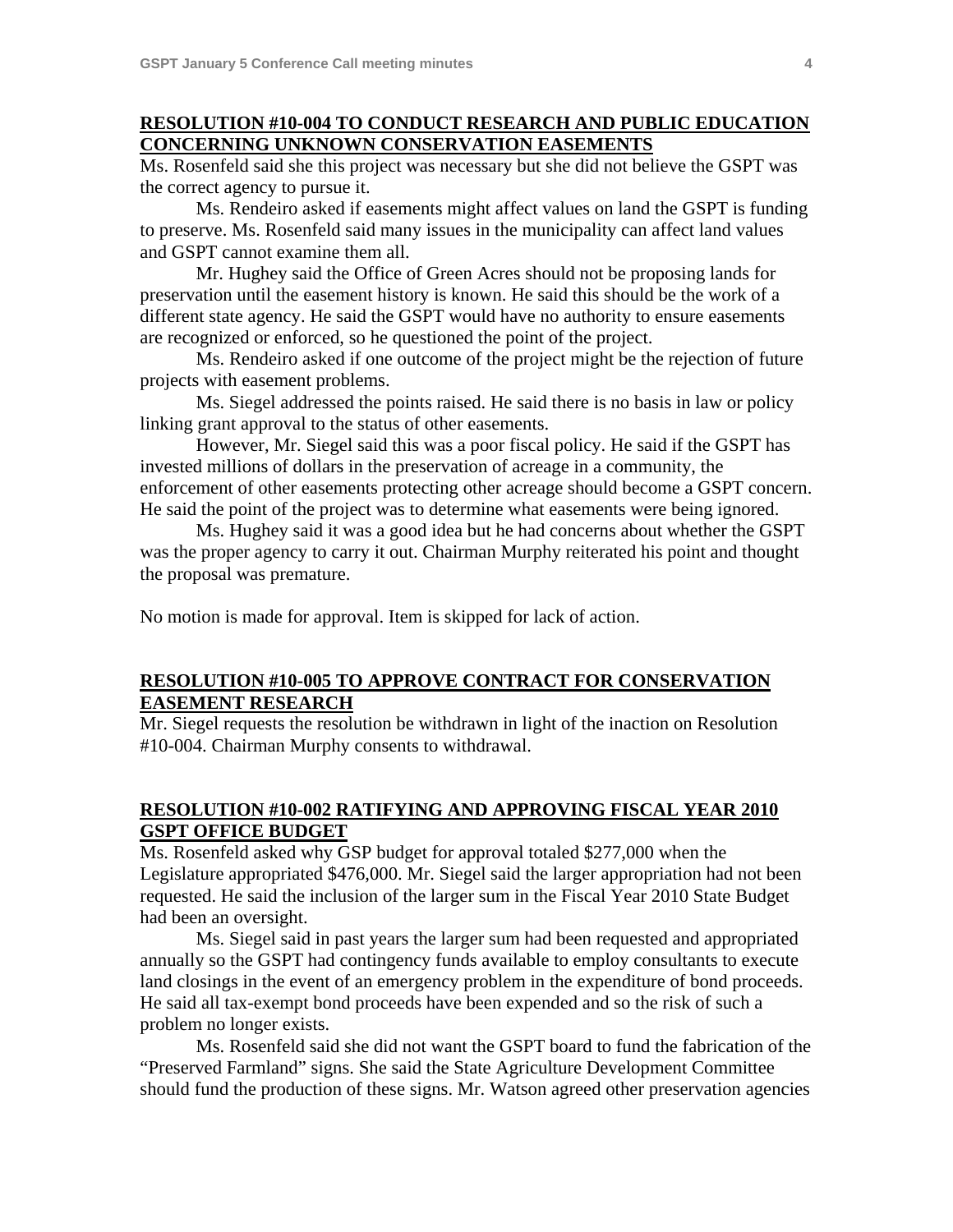fund their own project-site signs and GSPT should not do it for the farmland program, but he said it was important for some mechanism to be in place to produce these signs as a means to inform the taxpayers about the preservation of farmland.

 Mr. Siegel said the last time the "Preserved Farmland" signs were discussed was when a final payment on the last contract was being approved. He said members had raised concerns pro and con about the idea of funding these signs, but he said no final decision on the issue was before the board and therefore no final decision had been made.

 Mr. Siegel said the GSPT began funding the fabrication of "Preserved Farmland" signs in 2004 to fill a need. He said there was no full-scale discussion of policy and implications. He said it funded simply because there were no signs, and the other programs did not have this need.

 Mr. Siegel noted if the SADC funded the fabrication of these signs, it would come out of their administrative budget, which is provided by the GSPT trust funds. If the GSPT pays for the signs itself, it comes from the GSPT's administrative budget, which comes from the same funding source. Therefore, the question of which budget should include the line item to fabricate the signs has always seemed immaterial so long as the work got done.

 Ms. Rosenfeld asked of the SADC had included funds for the production of signs in their last set of appropriations bills. Mr. Siegel said they had. Ms. Rosenfeld said she was then confused why Mr. Siegel was proposing to replicate the same appropriation. Mr. Siegel said just because the SADC received the appropriation authorizing the production of signs did not mean they were going to do it.

 Ms. Rosenfeld, Mr. Hughey and Ms. Rendeiro all suggested the money be removed from the line for "Preserved Farmland" signs but be held in reserve so the GSPT board could decide at a later time to shift it back in.

fund the signs if there was no other source for them.

 The proposed GSPT agency budget for Fiscal Year 2010 was adjusted to remove \$30,000 for the easement research consulting contract and \$40,000 for the acquisition of Preserved Farmland signs.

Moved as amended by Mr. Hughey. Seconded by Ms. Rendeiro. Approved 8-0.

#### **SUBSTANTIAL APPROVAL OF MEETING MINUTES FOR TRANSMITTAL TO THE GOVERNOR'S OFFICE.**

Mr. Siegel reviewed the actions taken during the meeting and requested "substantial approval" of the minutes of these actions so appropriations could be submitted after the Governor's 14-day veto period. He asked for a motion for substantial approval of the January 5, 2010, meeting minutes.

Moved by Ms. Rosenfeld Seconded by Mr. Murphy Approved 8-0.